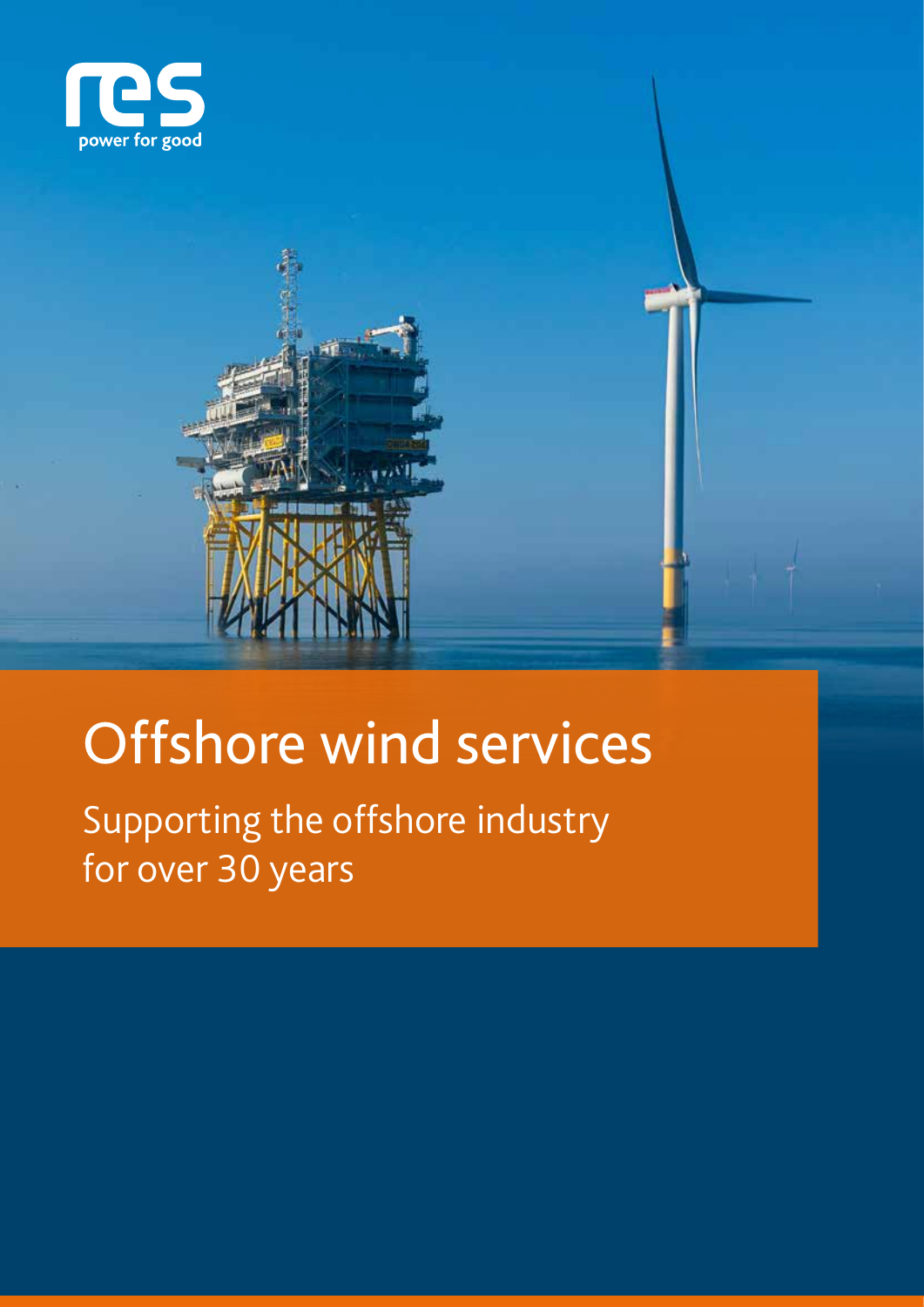









 $\blacktriangle$ 

STORAGE

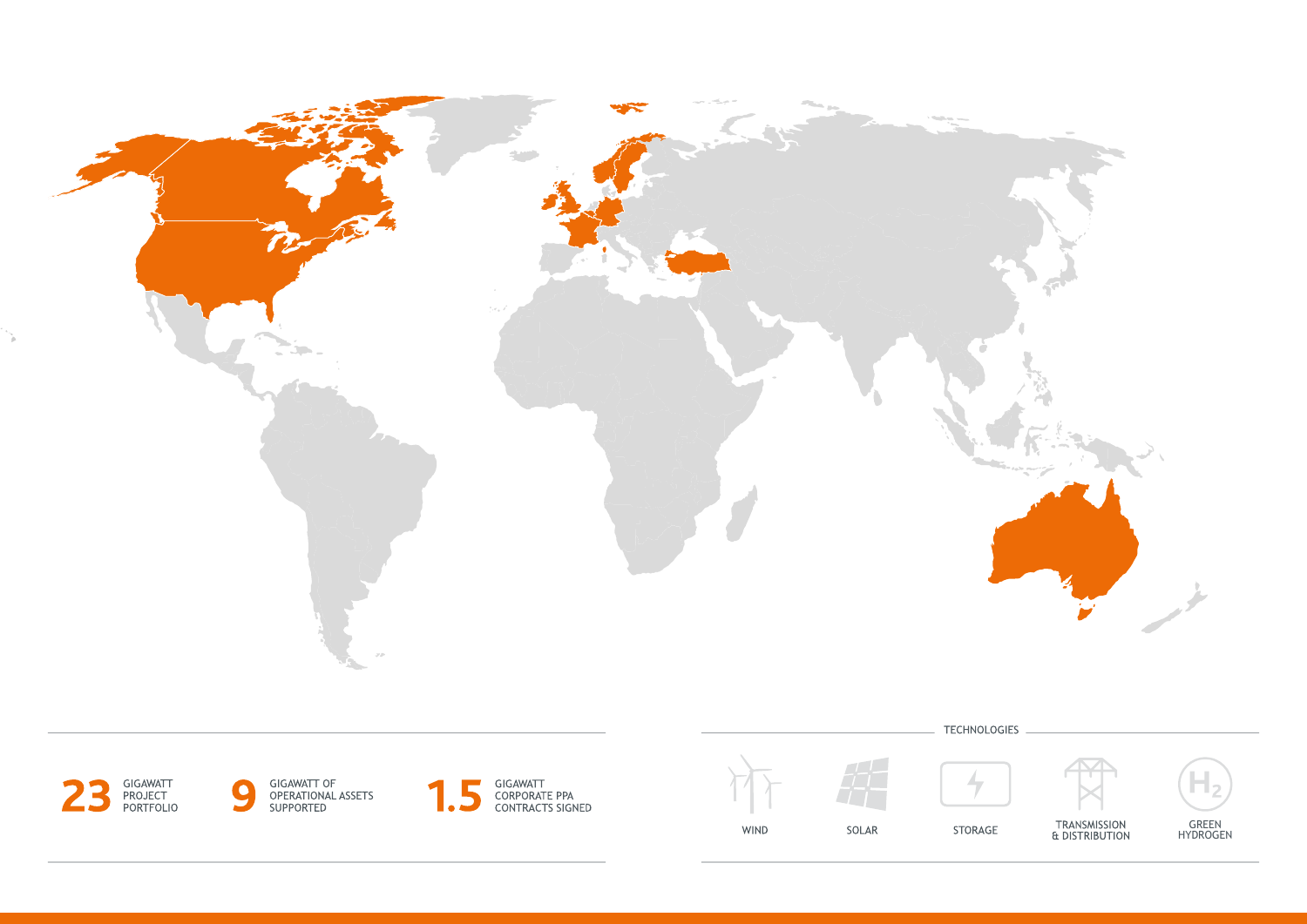RES is the world's largest independent renewable energy company boasting a long history and broad base of experience in offshore wind, having been involved in the sector since its beginnings in the 1990's. RES employs more than 2,500 people and is active in 11 countries across three continents.

At the forefront of the industry for 40 years, we have delivered more than 23GW of renewable energy projects across the globe and support an operational asset portfolio of 9GW worldwide for a large client base.





As an experienced offshore developer, RES has a deep understanding of the technical, commercial, and operational challenges presented by offshore wind. RES' experience is available to support companies developing, constructing, and operating offshore wind projects.

We offer a range of O&M and consultancy services delivered via our experienced teams and supported by our 24/7 state-of-the-art control centre.



### **OVER 40 YEARS EXPERIENCE**

### **DID YOU KNOW?**

RES' first offshore projects were the Lynn and Inner Dowsing Wind Farms (194MW) in the UK consented in 2003.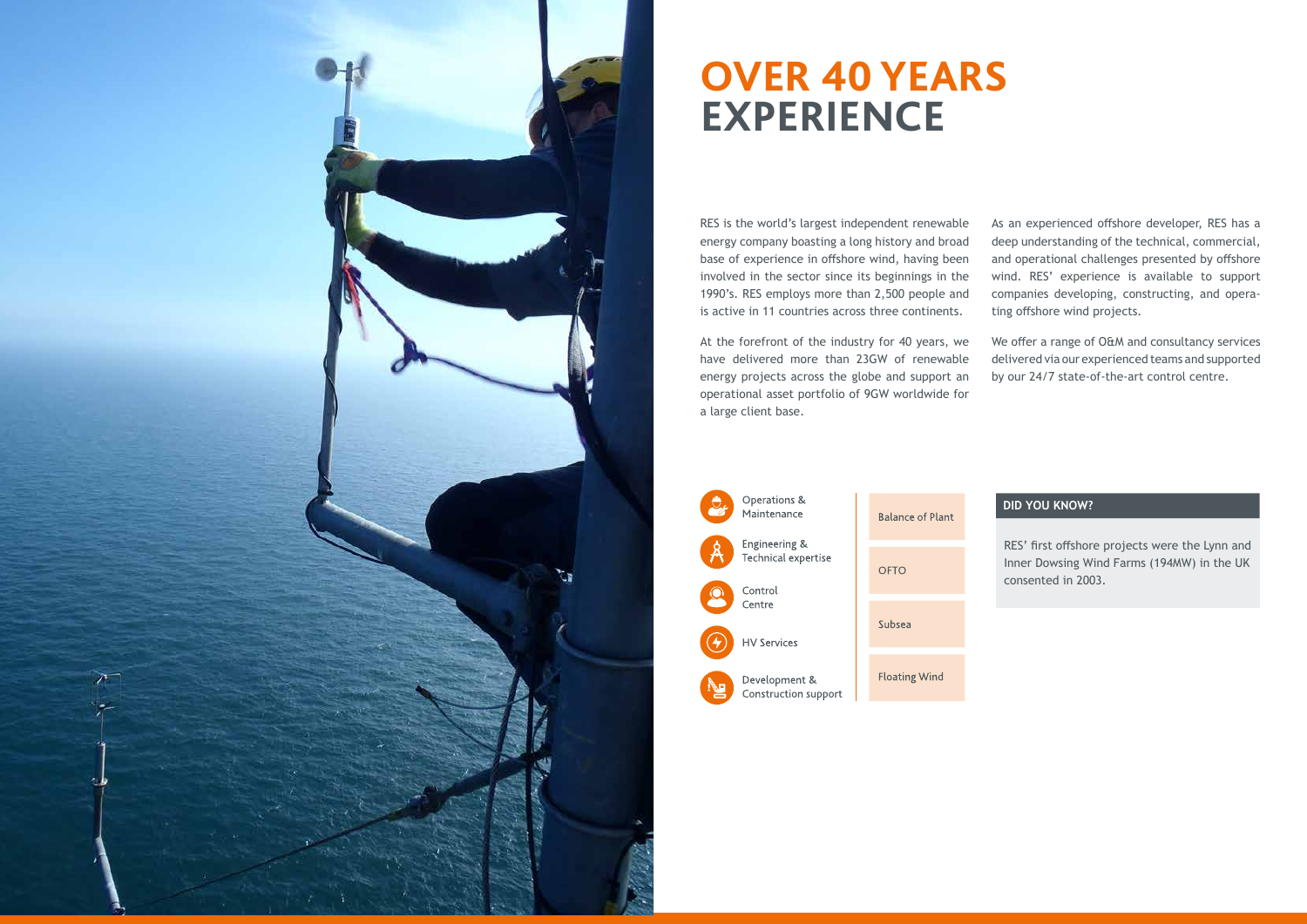Our experience as an owner, client, contractor and designer - developed through the UK Rounds 1, 2 and 3, and also in the development of projects in Northern Ireland and France - gives us a deep understanding of the whole project lifecycle. We have a wealth of knowledge and can support you with site selection, consenting, concept selection, FEED, detailed design, procurement and construction.

RES is able to keep sight of the bigger picture, carefully balancing safety, cost, risk and opportunity to find the optimum solution for your project. We can provide consultancy services to support and resolve particular technical challenges, or work as a fully integrated member of your project team.

## **DEVELOPMENT & CONSTRUCTION SUPPORT**

- » Site selection / appraisal
- » EIA management services
- » Post-consent compliance management services
- » Due diligence
- » Wind modelling & energy yield analysis
- » O&M strategy / OPEX modelling
- » Structural design & civil engineering
- » Geotechnical & geophysical engineering / surveying
- » Front end engineering design
- » Design, CAD, 3D modelling

#### **DEVELOPMENT CONSTRUCTION**

- » UXO risk management
- » Cables
- » WTG package management
- » Interface management
- » Project Management & Engineering
- » Procurement support

RES has an excellent track-record of identifying innovative solutions to problems that reduce risk, cost and allow projects to progress - it's in our DNA.

### **DID YOU KNOW?**

RES developed the St Brieuc Wind Farm (496MW) in Brittany, France in a JV with Iberdrola.

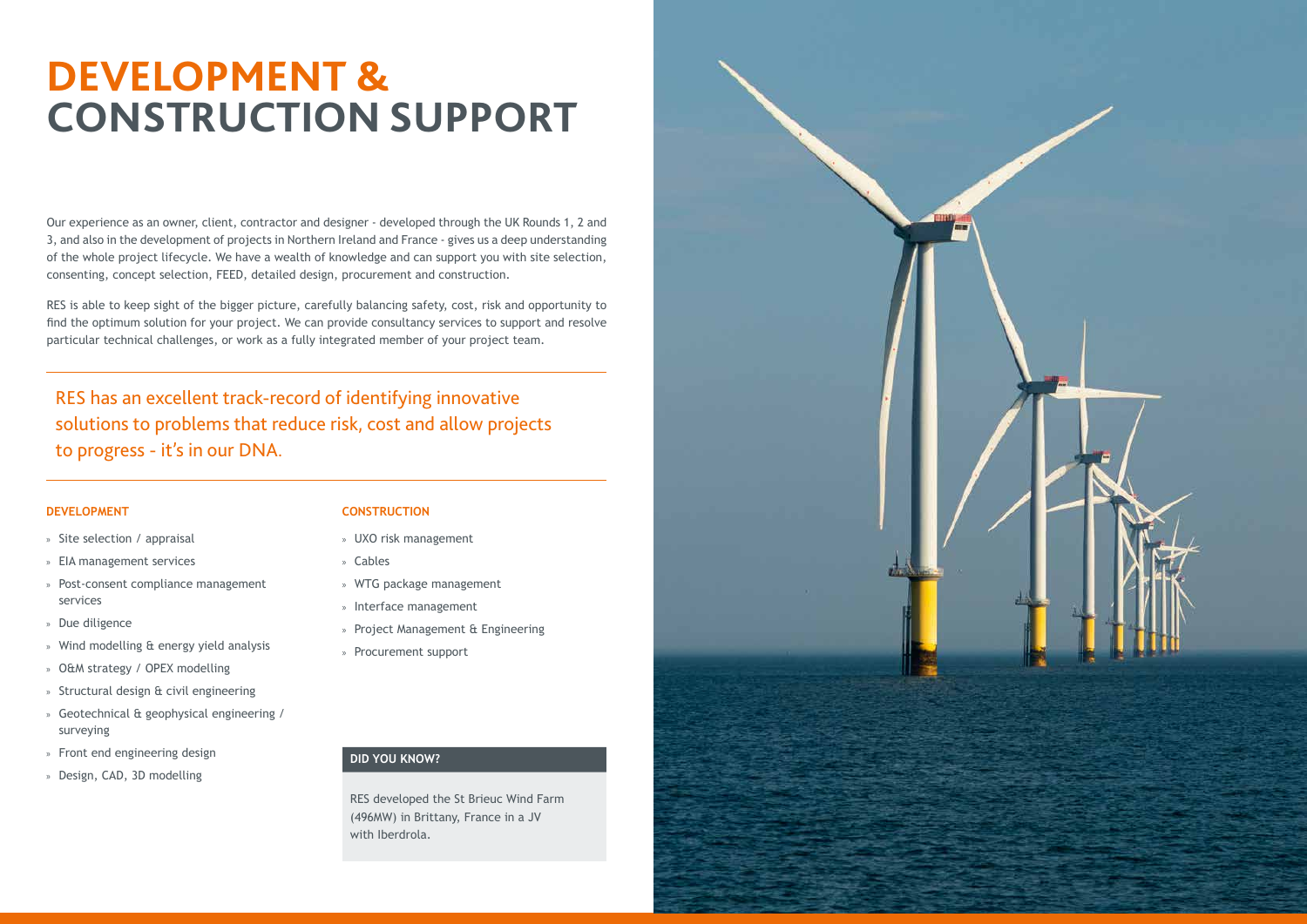### **OPERATIONS & MAINTENANCE**

- » OFTO/Transmission services
- » Balance of Plant (BoP) / foundation inspections
- » HV maintenance
- » Statutory inspections
- » Subsea inspections & surveys

We are at the forefront of the digital revolution, using AI and machine learning to find new ways to truly maximise the potential of renewable assets. Our client-focused approach improves generation through optimising performance and reducing downtime to increase net asset value in the longer term.

We know solutions need to be tailored to meet your needs which is why RES offers O&M services under long-term contracts as well as standalone services for individual projects.

By leveraging our 24/7 state-of-the-art control centre to provide balance of plant (BoP) services, including the associated offshore transmission owner (OFTO) assets, we will work with you to ensure that we maximise the performance of your assets and we have the in-house expertise to deliver it.

With our years of experience as a developer and operator of renewable assets, we have built up a highly skilled team of engineers and technical specialists providing first-class operations and maintenance services for asset managers and owners.

Services include:

#### » Met mast maintenance

- » Data management
- » Vessels and remotely operated vehicle (ROVs)
- » Marine coordination & weather forecasting

#### **DID YOU KNOW?**

RES currently provides O&M services to six OFTOs in the UK.

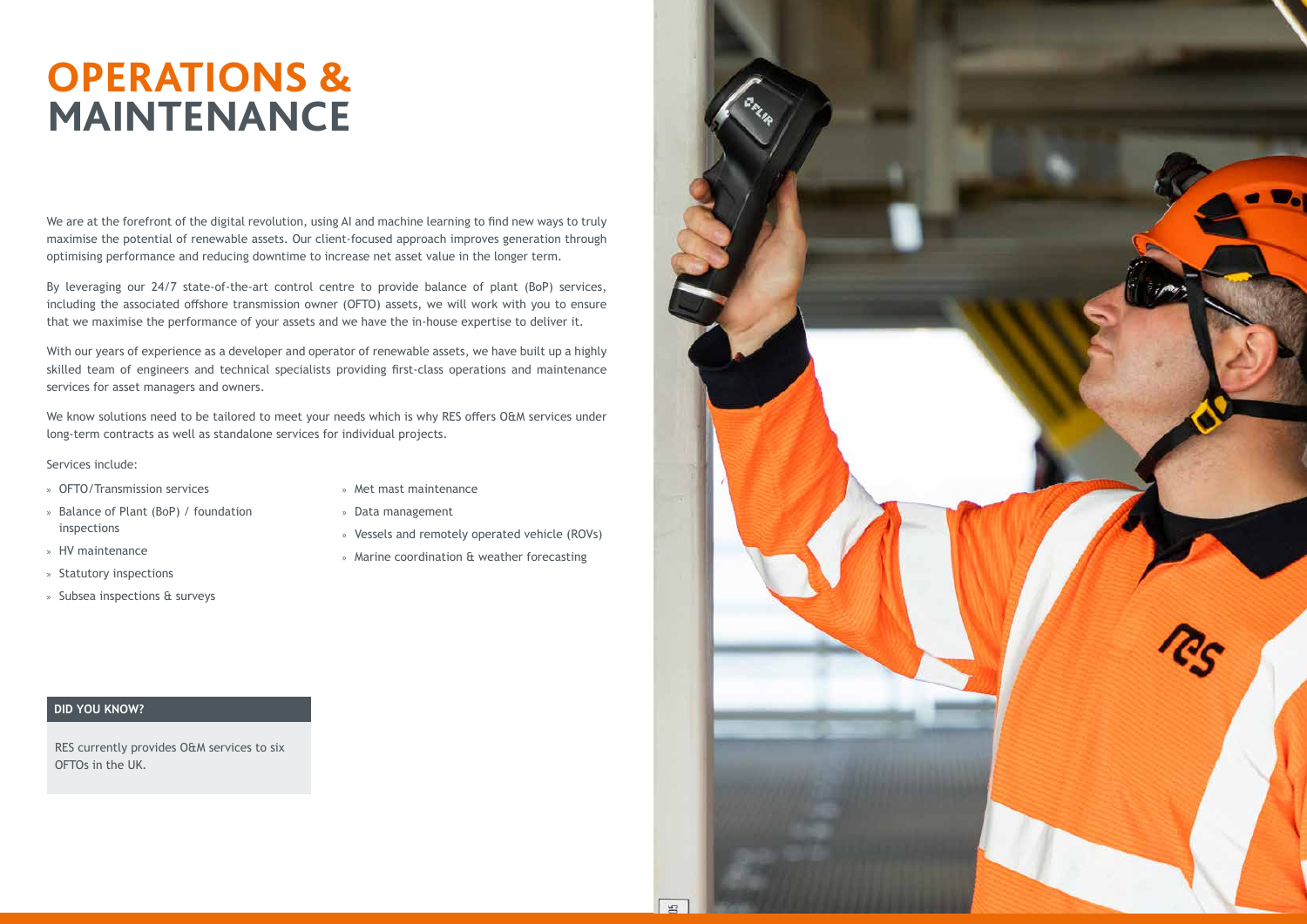### **ANALYSIS & OPTIMISATION**

RES is unique in offering a complete operational data analysis and condition monitoring service, tailored to the needs of our clients.

Our edge lies in our unrivalled experience and technical expertise. Using our industry leading, in-house developed diagnostic tools, we analyse all sources of wind farm data with the joint aims of increasing revenue and maintaining asset value.

By using machine learning and creating algorithms to find specific component failures, combined with our 24/7/365 control centre, we can proactively schedule maintenance at the most opportune times and limit downtime.

### **SERVICES HIGH VOLTAGE**

From substation, inverter station and turbine, to managing the integrity of the high voltage system and life cycle, RES has extensive experience in providing cost effective solutions that guarantee greater reliability of the electrical supply, whilst delivering economies to site.

With over 30 years' experience in the offshore wind industry, we are well placed to provide Offshore Wind HV solutions to our client base.



We are well placed to deliver offshore wind solutions to keep the world energised